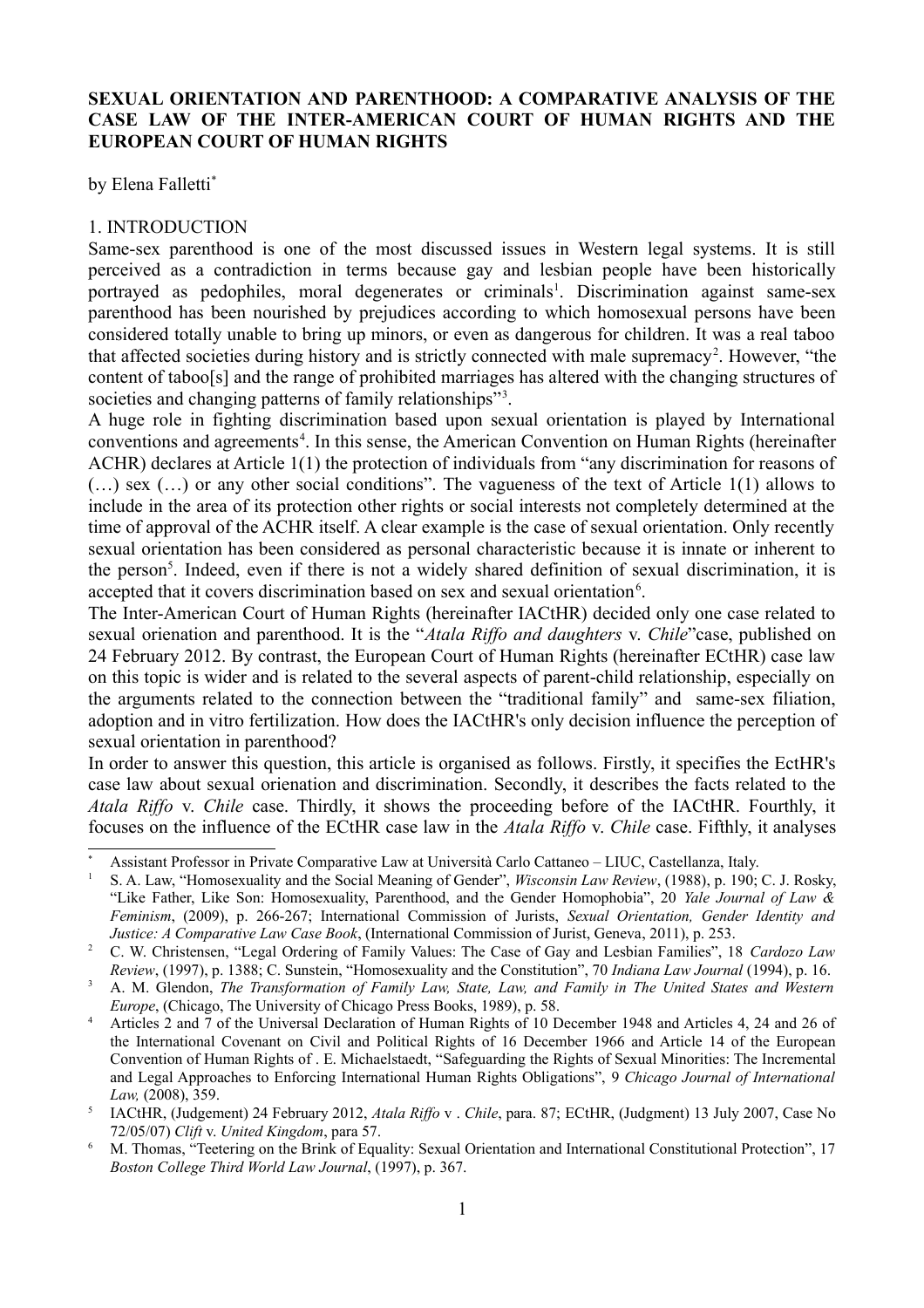the specific measures ordered by the IACtHR in the enforcement of its decision, and lastly, it draws some conclusions on the impact of the *Atala Riffo* v. *Chile* decision on Chilean society.

# 2. THE EUROPEAN COURT OF HUMAN RIGHTS CASE LAW ABOUT SEXUAL ORIENTATION AND DISCRIMINATION

The arguments related to "traditional family"or similar were already treated by the ECtHR in its case law. According to the recent case law of the ECtHR, it is possible to argue that the provisions of the European Convention of Human Rights and Fundamental Freedoms constitute a kind of European common law in the field of fundamental rights. Despite the presence of the margin of appreciation, State Parties to the Convention could not escape the implementation of this "lowest common denominator". For the purpose of this research it is useful to check how the principles are developed in the field of non-discrimination, best interests of the child, and protection of family life with regard to rainbow families.

# 2.1 NON-DISCRIMINATION.

Concerning the parent-child relationship the  $ECHIR<sup>7</sup>$  $ECHIR<sup>7</sup>$  $ECHIR<sup>7</sup>$  stated that making a distinction based on considerations regarding the applicant's sexual orientation is not acceptable under Articles 8 and 14 of the European Convention of Human Rights (hereinafter ECHR) and violates the reasonable relationship of proportionality existing between the means employed and the aim pursued. More recently, the ECtHR justified the refusal of parental responsibility for a MtF (Male to Female) transsexual father not on discriminatory grounds, as the father argued in the proceedings before the Spanish judicial authorities of the highest grade, but in the best interest of the child, which is the priority in the protection of legal interests<sup>[8](#page-1-1)</sup>.

Discrimination for rainbow families involves several aspects of family life, such as the payment of the child's maintenance. The ECtHR considered that sexual orientation is the only point of difference between the plaintiff's same-sex relationship and the situation of an absent parent involved in a new relationship with a partner of the opposite sex, in relation to the burden of maintenance for the children<sup>[9](#page-1-2)</sup>.

Adoption regards the possibility to insert a child declared adoptable into a family. In 2002 the ECtHR $^{10}$  $^{10}$  $^{10}$  made reference to the lack of a shared social and cultural consensus on the recognition of the right to adopt to homosexual people among the States which subscribe to the European Convention of Human Rights, leaving them a wide margin of appreciation. Some years later, in 2008, the ECtHR<sup>[11](#page-1-4)</sup> stated a prominent decision relating to a request for adoption by a French female homosexual person.<sup>[12](#page-1-5)</sup> French authorities denied her claim because of her sexual orientation and justified it with the lack of the male parental role. The ECtHR affirms that because sexual behavior concerns very intimate and personal choices, "where sexual orientation is in issue, there is a need for particularly convincing and weighty reasons to justify a difference in treatment regarding rights

<span id="page-1-0"></span><sup>7</sup> ECtHR (Judgment), 21 December 1999, App. No. 33290/96, *Salgueiro da Silva Mouta* v. *Portugal*. A. R. Reeves, "Sexual Identity as a Fundamental Human Right", 15 *Buffalo Human Rights Law Review*, (2009), p. 233.

<span id="page-1-1"></span><sup>8</sup> ECtHR, (Judgment), 30 November 2010, App. No. Appl. No. 35159/09, *P. V*. v. *Spain,* para 36.

<span id="page-1-2"></span><sup>9</sup> ECtHR (Judgment), 28 September, 2010, App. n. 37060/06, *J. M.* v. *United Kingdom*. S. A. Cooper, "Review of the Concurrent Debates about the Legal Recognition of Same-Sex Relationships in the Council of Europe and the United States", *5 Phoenix Law Review*, (2011-2012).

<span id="page-1-3"></span><sup>10</sup> ECtHR (Judgment), 26 February 2002, App. No. 36515/97, *Frettè* v. *France*. In this case, the Strasbourg Court said that there had been no violation of either Article 8 and Article 14 ECHR because French Social Services described Mr. Fretté positively, but emphasized that he was not ready to organise his new life around a child and the related responsibilities.

<span id="page-1-4"></span><sup>11</sup> ECtHR (Judgment), 22 January 2008, App. N. 43546/02, *E. B*. v. *France.*

<span id="page-1-5"></span> $12$  In French law it is possible for unmarried people to adopt children. Those children can assume the legal status of natural children of the adoptive parent (J. Hauser, D. Huet-Weiller, "Fondation et vie de la famille", in J. Ghestin, (ed.) *Traitè de droit civil. La famille*, *sous la direction de* Jacques Ghestin, (L.G.D.J, Paris, 1993), p. 659.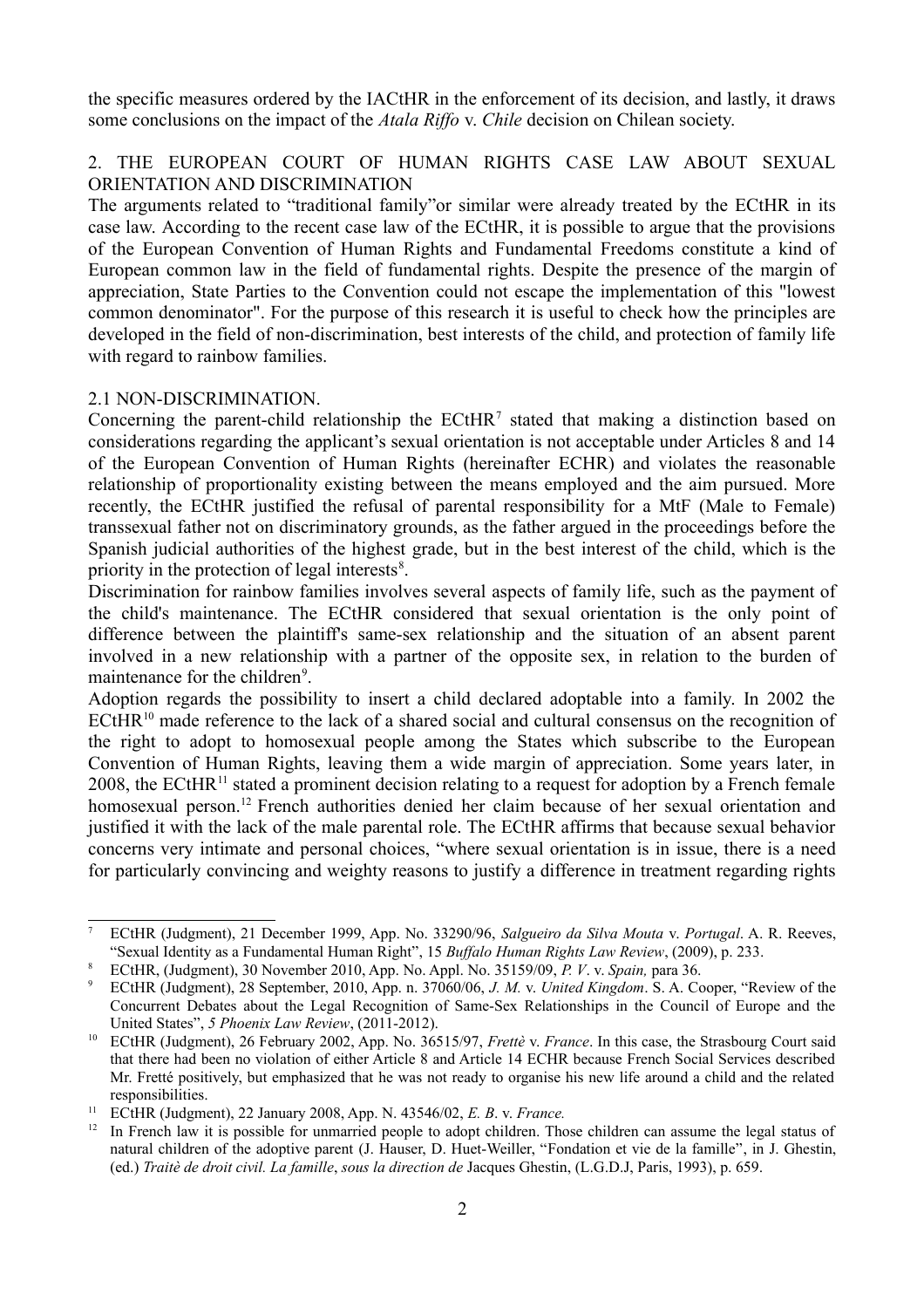falling within Article 8 of the ECHR."[13](#page-2-0) Both the *Fretté* v. *France* and *E. B.* v. *France* cases do not concern the right to be parents, but the right to be evaluated to determine suitability for adoption.

The last issue faced by the ECtHR is step-parent adoption claimed by a same-sex couple<sup>[14](#page-2-1)</sup>. Although the condition for the adoption was verified by the judges, they rejected the instance of the lesbian couple because the adoption was deemed contrary to the best interest of the child as it transferred parental authority to the adopter, depriving the child's biological mother of the same. However, the French law does not assimilate the *Pacte Civil de Solidarité* (hereinafter PACS) to marriage<sup>[15](#page-2-2)</sup>, because the PACS establishes the relationship and the inheritance but has no bearing on the provisions relating to adoption and parental rights. In this case, the Court stated that there would be a discrimination against the same-sex couple if a PACS concluded by a heterosexual couple had allowed it to access this "simple adoption", but as this is not true, the claim by the applicants was rejected. Nevertheless, the dissenting opinion of Judge Villiger is completely acceptable. According to him, the balancing of interest has to be focused only on the best interest of the child, and not on the legal concept of marriage and its conceptual comparison to the PACS or even the discrimination between homosexual and heterosexual couples. Children do not suffer discrimination based on legal categories of such kind<sup>[16](#page-2-3)</sup>.

The last relevant case decided by the ECtHR is *X and others* v. *Austria*[17](#page-2-4). This case concerns a female same-sex couple who wanted to adopt the biological child of one of the partners, but this was not allowed to same-sex couples because of Article 182(2) of the ABGB (the Austrian Civil Code), which consented second parent adoption only to opposite-sex couples. According to the EctHR's decision the legal exclusion of same-sex couples from second parent adoption constitutes discrimination contrary to Articles 8 and 14 ECHR. In the X case, the turning point is related to legal recognition of the relationship among the parents. Allowing second-parent adoption only to heterosexual de facto partners represented an unjustified discrimination to children involved in a family composed of same-sex partnership<sup>[18](#page-2-5)</sup>.

#### 2.2 BEST INTEREST OF THE CHILD.

The most recurrent enforcement of the best interest of the child by the ECtHR is related to Article 8 of the ECHR in consideration of the respect of the family life principle. The ECtHR stated that: "the community as a whole has an interest in maintaining a coherent system of family law which places the best interests of the child at the forefront"[19](#page-2-6). However, the scientific, legal, moral and social approach changes over the years, and the ECtHR reflects this change in two landmark decisions: *E. B. v. France* and Shalk and *Kopf v. Austria*<sup>[20](#page-2-7)</sup>. On one hand, the Strasbourg judges stressed the "undoubted personal qualities and an aptitude for bringing up children", which were assuredly in the child's best interest, a key notion in the relevant international instruments<sup>[21](#page-2-8)</sup>. On the other hand, the *Shalk and Kopf* v. *Austria* decision reflects the shifting of the "scientific, legal, moral and social" paradigm and applies the concept of family life guaranteed by art. 8 ECHR by extending it

<span id="page-2-0"></span><sup>&</sup>lt;sup>13</sup> E. Burleson, "International Human Rights Law, Co-Parent Adoption, and the Recognition of Gay and Lesbian Families", *55 Loyola Law Review*, (2009), p. 798.

<span id="page-2-1"></span><sup>14</sup> See ECtHR (Judgment), 15 March 2012, App. No. 25951/07, *Gas and Dubois* v. *France.*

<span id="page-2-2"></span>After the Gas and Dubois decision, the French Parliament approved a new law allowing same-sex couples to marry and to adopt minor children. It is the *"loi n° 2013-404 du 17 mai 2013 ouvrant le mariage aux couples de personnes de même sexe*". Even the French Conseil Constitutionnel confirmed the constitutionality of the new law (Conseil Constitutionnel, 17 May 2013, n. 669).

<span id="page-2-3"></span><sup>16</sup> ECtHR (Judgment), 15 March 2012, App. No. 25951/07, *Gas and Dubois* v. *France*, dissenting opinion of Judge Villiger, para

<span id="page-2-4"></span><sup>17</sup> ECtHR (Judgment), 19 February 2013, App. n. 19010/07, *X and others* v. *Austria.*

<span id="page-2-5"></span><sup>18</sup> *Adoptionsrechts-Änderungsgesetz 2013 – AdRÄG 2013*, by which the Austrian legal system has conformed with ECtHR' s decision. It was approved by the Austrian Parliament on  $4<sup>th</sup>$  July 2013 and enforced on  $1<sup>st</sup>$  August 2013.

<span id="page-2-6"></span><sup>19</sup> ECtHR (Judgment), 22 April 1997, Application n. 21830/93, *X. Y. and Z* v. *United Kingdom*, para. 47.

<span id="page-2-7"></span><sup>20</sup> ECtHR (Judgment) 24 June 2010, App. No. 30141/04, *Schalk and Kopf* v. *Austria.*

<span id="page-2-8"></span><sup>21</sup> ECtHR (Judgment), 22 January 2008, App. N. 43546/02, *E. B*. v. *France*, para. 95-96.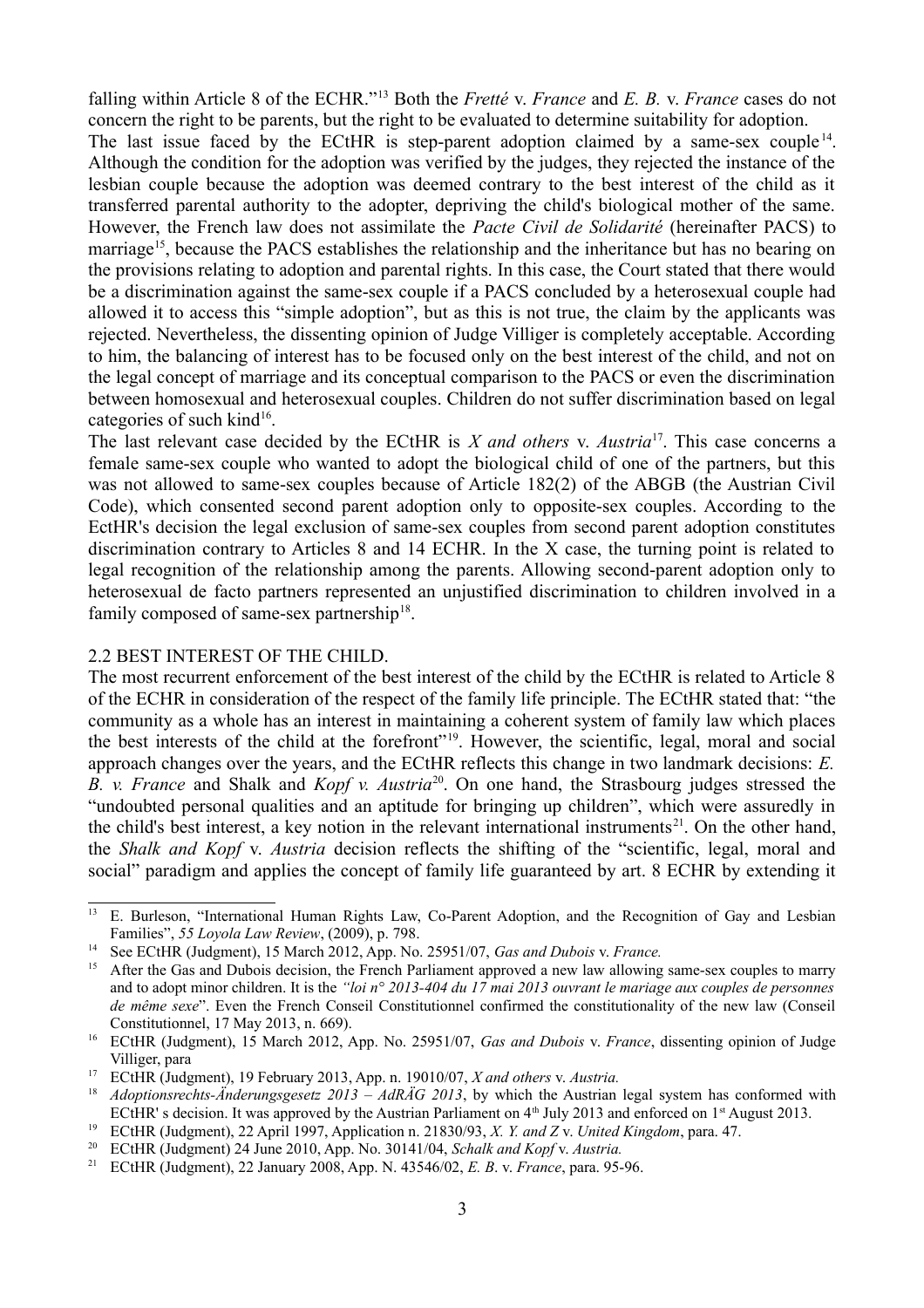#### to same-sex families.

Finally, in order to protect the best interest of the child, the ECtHR states the necessity of evaluating the individual situation of each person involved in the specific situation. The Court affirmed that the decision of limiting the right of access to the child by the transsexual parent MtF was based not on alleged discrimination founded on her transsexuality, but on her emotional instability that could hurt the child.

## 2.3 FAMILY LIFE.

The ECtHR believes firmly that the right to found a family is to be extended to *de facto* families, including the protection of family life, as it would be difficult to imagine<sup>[22](#page-3-0)</sup> that the right to found a family could include the right to live together [23](#page-3-1). Even with the *Salgueiro da Silva Mouta* v. *Portugal* decision the ECtHR recognized the existence of the right to protection of family life between an LGBTI parent and her or his child. In a case related to a transsexual person (MtF), and "(a)s regards the connection between the right to marry and the right to found a family, the Court has already held that the inability of any couple to conceive or parent a child cannot be regarded as per se removing the right to marry"[24](#page-3-2). Accordingly, "(a) child born out of such a relationship is *ipso jure* part of that "family" unit from the moment and by the very fact of his birth"<sup>[25](#page-3-3)</sup>. Scholars<sup>[26](#page-3-4)</sup> stress that the ECtHR has changed its jurisprudence on the recognition of the protection of family life, stating that discrimination based solely on sexual orientation of the couple, same-sex or different-sex, married or not, is no longer justifiable, unless the application of the principle of margin of appreciation attests strong and convincing reasons to be regarded as legitimate.

# 3. THE CASE DECIDED BY THE INTER-AMERICAN COURT OF HUMAN RIGHTS: *ATALA RIFFO AND DAUGHTERS* V. *CHILE*

The case was raised in 2003 by Mr Lopez Allendes, the former husband of a Chilean woman, Ms Atala Riffo. Ms Atala Riffo married him in 1993 in a second marriage. The couple had three daughters in 1994, 1998 and 1999, and in 2002 they decided to live as a separated de facto couple. Besides, the couple agreed that Ms Atala Riffo mantained the care and custody of the three girls and they could visit their father weekly at his home. Some months later, Ms De Ramon, Ms Atala Riffo's same-sex partner, began living with her and her children. In consequence of this, the father filed a custody suit arguing that "The physical and emotional development of the girls was seriously at risk"[27](#page-3-5) because of the mother's same-sex relationship and he founded his claim on three specific elements. The first one is about the capacity of the mother of taking care of the children, the second one is that the mother's choice has altered the fundamental values of the family. The third one is related to the supposed risk of contracting sexually transmitted diseases due to the sexual behaviour of the lesbian couple. The mother responded to the custody suit that her sexual identity has "nothing to do with her function and role as a mother". The Juvenile Court ordered a discovery that stated in favour of the father because the mother, according to her sexual choice, gave preference "to her personal interest and well-being over the emotional well-being and social development of her daughters". Then, the Juvenile Court affirmed that the father presents himself more oriented to the best interest of the children to grant them a heterosexual environment, putting "great importance" in

<span id="page-3-0"></span><sup>&</sup>lt;sup>22</sup> ECtHR (Judgment), 18 December 1986, App. No. 9697/82 Johnston v. Ireland, para 74.<br><sup>23</sup> ECtHR (Judgment), 28 May 1985, App. No. 9214/80 9473/81 9474/81, Abdulariz, Caba

<span id="page-3-1"></span><sup>23</sup> ECtHR (Judgment), 28 May 1985, App. No.9214/80 9473/81 9474/81, *Abdulaziz, Cabales and Balkandali* v. *United Kingdom,* para 62.

<span id="page-3-2"></span><sup>24</sup> ECtHR (Judgment) 24 June 2010, App. No. 30141/04, *Schalk and Kopf* v. *Austria,* para. 47.

<span id="page-3-3"></span><sup>25</sup> ECtHR (Judgment) 24 June 2010, App. No. 30141/04, *Schalk and Kopf* v. *Austria*, para. 91.

<span id="page-3-4"></span><sup>26</sup> A. Schuster, "L'abbandono del dualismo eteronormativo della famiglia*"*, in A. Schuster (ed.) *Omogenitorialità,* (Mimesis Edizioni, Milano, 2011), p. 55; T. E. Lagrand, "Mutual Recognition of Same-Sex Marriages from an EU Immigration Law Perspective", in *Equality and Justice. Sexual Orientation and Gender Identity in XXI Century*, in A. Schuster (ed.), (Forum Editrice Universitaria Udinese, Udine), 2011, p. 249.

<span id="page-3-5"></span><sup>27</sup> IACtHR, (Judgment) 24 February 2012, *Atala Riffo and Daughters* v. *Chile*, para. 31.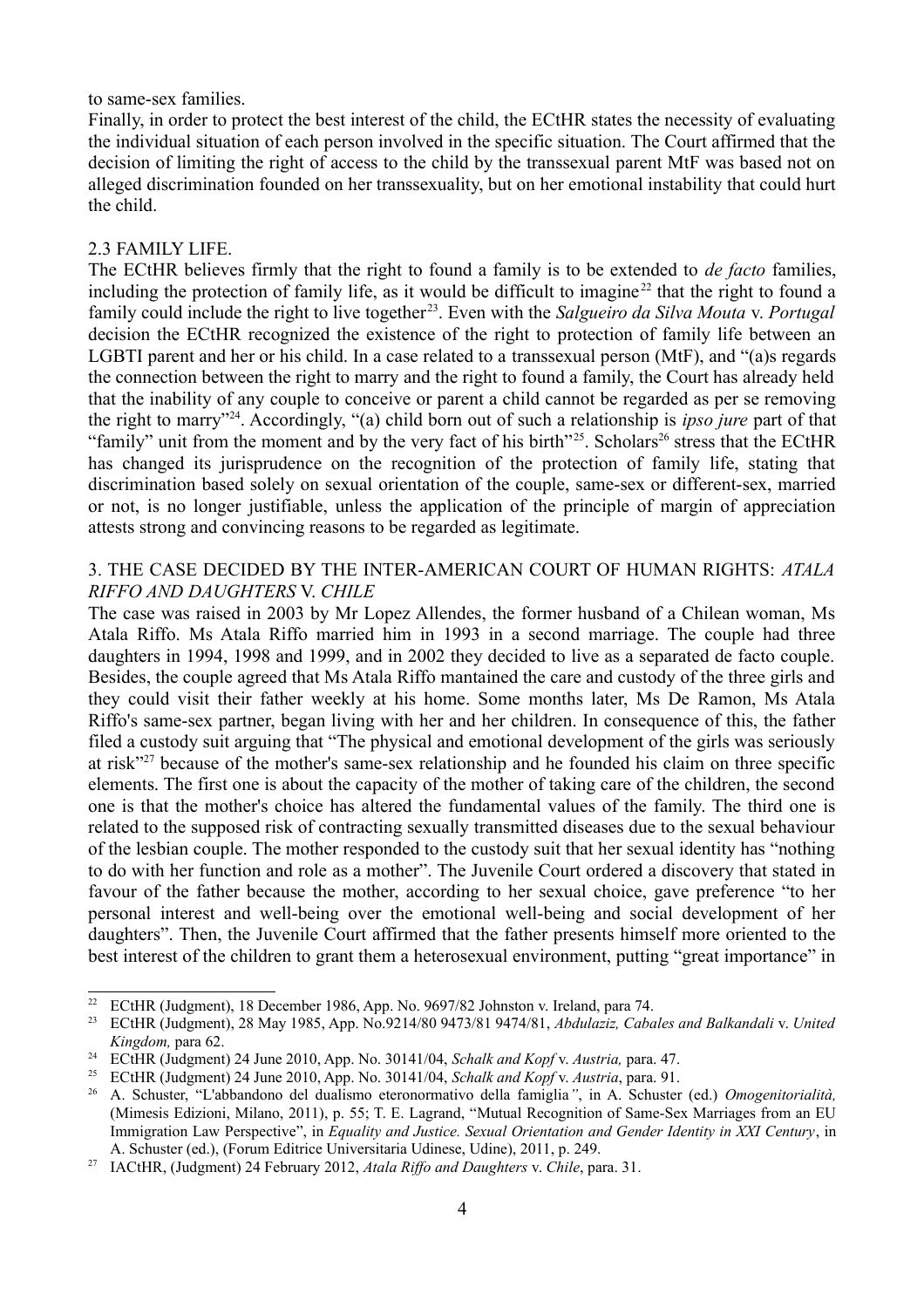a "traditional society"<sup>[28](#page-4-0)</sup>. After that, Ms Atala Riffo delivered the daughters to their father and recused the regular judge of the juvenile court for incompatibility since the issues presented in his decision were based on stereotypes and did not accept pluralism within society<sup>[29](#page-4-1)</sup>. Because of the disqualification of the previous judge, his decision was overturned. In the new decision, the Acting Judge of the Juvenile Court granted to the mother the custody of the children and stated that the mother's sexual orientation is not an impediment for "responsible motherhood" because: 1. the ability to care for or and love children is unrelated to sexual identity, 2. homosexuality is not a phychiatric pathology, 3. the presence of the mother's partner at the girl's home is not harmful to their well-being, 4. the educational and social reports affirmed that there was no evidence of "any type of mistreatment of the girls"[30](#page-4-2) by their mother; 5. relating to the girls' risk of contracting sexually transmitted diseased, the medical certificates of Ms Atala Riffo and her partner confirm their healthy condition. 6. In addition, the judge verified the harmonius family context. 7. Concerning the "potential discrimination" suffered by the girls, the court considered that the decision must be founded on facts "and not mere suppositions of fears"<sup>[31](#page-4-3)</sup>. 8. Lastly, the Juvenile Court stated the right of the daughter to participate in proceedings.

However, the children were not allowed to return to the custody of their mother because the father obtained a preliminary injunction maintaining his custody. This injunction was confirmed later by the Court of Appeal. Indeed, the father filed a "remedy of complaint" to the Supreme Court of Justice of Chile asking that the girls remain in his custody since the decision of the Court of Appeal committed an abuse because it ignored that the sexual behaviour of the mother and her partner produced confusion and interference with the developement of the children's sexual identity.

The Supreme Court, with a 3-2 majority decision, granted permanent custody to him. According to the Chilean Supreme Court the best interest of the child principle has to be interpreted as follows: 1. regarding the deterioration of the social, educational and family environment of the daughters since the mother began to cohabit with her same-sex partner, 2. regarding the witnesses of the house maids referring the confusion on sexuality and the attitudes of the children, 3. regarding to the fact that Ms Atala Riffo put her own interest before those of her daughters cohabitating with another woman as same-sex partner, 4. the potential confusion over sexual role caused in them by the absence of paternal role replaced by a female gender partner, 5. finally the Chilean Supreme judges wrote that the girls could be "in a situation of risk that placed them in a vulnerable position in their social environment (…) from that of their school companion and acquaintances in the neighborhood where they live, exposing them to ostracism and discrimination, which would also affect their personal development".[32](#page-4-4)

4. THE PROCEEDING IN FRONT OF THE INTER-AMERICAN COURT OF HUMAN RIGHTS Before of the Inter-american court of Human Rights, the claimant, Ms Atala Riffo, claimed that she suffered discrimination and arbitrary interference in her private life, "and particularly the expression of [her sexual] orientation in her lifestyle, were allegedly the main grounds for the decisions taken to remove custody of her daughters".<sup>[33](#page-4-5)</sup> On the other hand, the Chilean State affirms that the purpose of the custody is not founded on the "disqualification" of the mother, but it is focused to determine who between the mother and the father offered the best condition to ensure the well-being of the three girls. According to the Chilean Supreme Court the decision is based on "the higher interest of the child", within this context the sexual orientation of the mother "was considered, among other circumstances, in the measure that its expression had specific adverse effects on the girl's wellbeing". Indeed, the mother had "an intensely self-centered attitude and personal characteristic that

<span id="page-4-0"></span><sup>28</sup> IACtHR, (Judgment) 24 February 2012, *Atala Riffo and Daughters* v. *Chile*, para. 42.

<span id="page-4-1"></span><sup>29</sup> IACtHR, (Judgment) 24 February 2012, *Atala Riffo and Daughters* v. *Chile*, para. 44.

<span id="page-4-2"></span><sup>30</sup> IACtHR, (Judgment) 24 February 2012, *Atala Riffo and Daughters* v. *Chile*, para. 46.

<span id="page-4-3"></span><sup>31</sup> IACtHR, (Judgment) 24 February 2012, *Atala Riffo and Daughters* v. *Chile*, para. 48.

<span id="page-4-4"></span><sup>32</sup> IACtHR, (Judgment) 24 February 2012, *Atala Riffo and Daughters* v. *Chile*, para. 57.

<span id="page-4-5"></span><sup>33</sup> IACtHR, (Judgment) 24 February 2012, *Atala Riffo and Daughters* v. *Chile*, para. 59.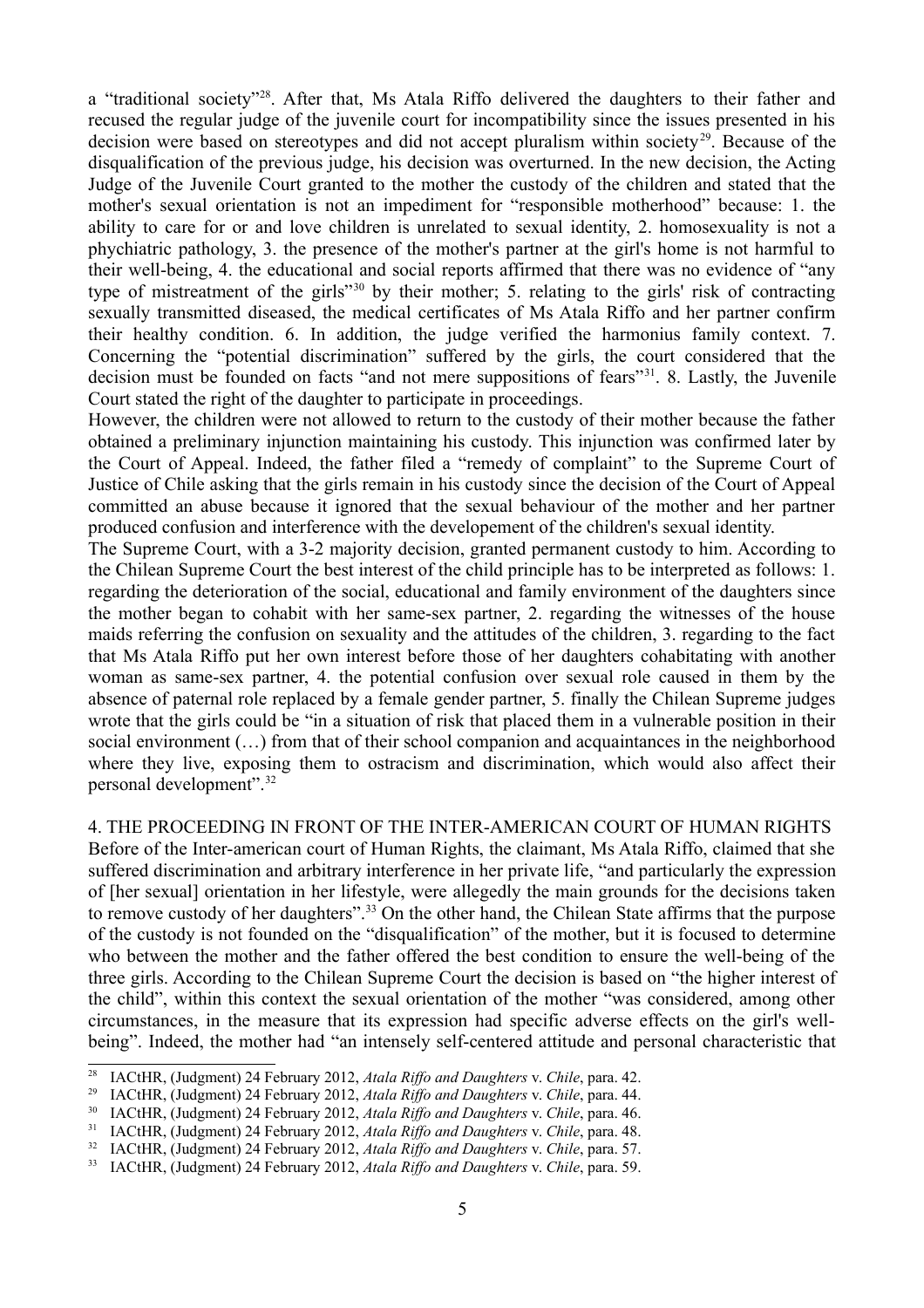made it diffucult for her to adequately exercise a maternal role, circumstances that led to the conclusion that [she] did not offer a suitabile environment for the developement of her daughters"<sup>34</sup>. During the hearings the Court met the psychiatrist who listened to the daughters and who stated that the oldest two daughters expressed freely their views on the case concerning them. The court considered the two oldest daughter as victims, while the youngest is not allowed to officially participate in the proceedings because she is not in the same situation as her sisters.

The Court divided its legal reasoning into four main issues: 1. the scope of the right to equality and non-discrimination protected by Articles 24 ACHR, 2. sexual orientation as protected by Article 1(1) ACHR, 3. whether in the Chilean decision there was a difference in treatment based on sexual orientation, 4. whether this difference constitutes discrimination and eventually how the Chilean judges justified such difference in treatment.

Points 1 and 2 should be treated together because the expression "without any discrimination" acknowledged by Article 1(1)ACHR is strictly connected with the rights protected by Article 24 "to (be) equal before the law". The discrimination forbidden by Article 24 could be realised by law or de facto with regard "to all laws approved by the State and their application". In this framework the IACtHR explicitly refers to the Article 14 of the ECHR and to the case law of the ECtHR.

The most important point of the IACtHR decision lies on para. 92. At this point the Court affirms that the lack of shared consensus regarding sexual orientation as a prohibited category for discrimination should be not considered as a "valid argument to deny or restrict" the human rights of sexual minorities in perpetuating or reproducing "the historical and structural discrimination that these minorities have suffered"<sup>[35](#page-5-1)</sup>.

The analysis of the Court is concentrated on the context, on the arguments and on the language used by the national authorities. Specifically, about sexual orientation, the IACtHR specifies that in the *Atala Riffo* v. *Chile* case the discriminatory treatment regarded two different facts in the custody hearing. On the one hand the judgment issued in the remedy of complaint, and on the other hand the ruling on temporary custody. Under the first aspect, about the custody proceeding the national authorities stated that Ms Atala Riffo "was not capable of looking after and taking care of [the three girls, given that] her new choice of sexual life together with her lesbian relationship with another woman, [were] having […] harmful consequences in looking after and protecting […] the overall development of these girls $36$ .

It is clear how the whole custody process has been focused on Ms Atala Riffo's choice to cohabit with a same-sex partner. Indeed, the Chilean Supreme Court had invoked this circumstance as grounds for its judgement because of: a) the deterioration of social, family and educational environment of the girls, b) the alleged risk for their harmonious development, c) the absence of the paternal model replaced by the same-sex partner of the mother, d) the alleged "vulnerable position in their social environment", e) the risk of "social discrimination", f) the fact that Ms Atala Riffo put her own interest before those of her children when she openly expressed her sexual orientation". This last argument mainly led the decision of the Juvenile Court of Villarrica in the provisional custody ruling. In fact, Ms Atala Riffo privileged her personal interest "in the context of a heterosexual and traditional society", whereas the father offered "more favorable arguments" in the girls' best interest. Neither circumstance was based on concrete juridical or factual elements about "specific parental behaviors and their negative impact on the well-being" of the children, but only on traditional prejudice purported to the "children's best interest". However, the child's best interest cannot be used to justify any kind of discrimination against the parents based on their sexual orientation<sup>[37](#page-5-3)</sup>. The same argument became relevant in order to criticise the allegation of the Supreme Court of Chile about the "social discrimination" suffered by the daughters because of the sexual

<span id="page-5-0"></span><sup>34</sup> IACtHR, (Judgment) 24 February 2012, *Atala Riffo and Daughters* v. *Chile*, para. 62.

<span id="page-5-1"></span><sup>35</sup> IACtHR, (Judgment) 24 February 2012, *Atala Riffo and Daughters* v. *Chile*, para. 92.

<span id="page-5-2"></span><sup>36</sup> IACtHR, (Judgment) 24 February 2012, *Atala Riffo and Daughters* v. *Chile*, para. 96.

<span id="page-5-3"></span><sup>37</sup> IACtHR, (Judgment) 24 February 2012, *Atala Riffo and Daughters* v. *Chile*, para. 109.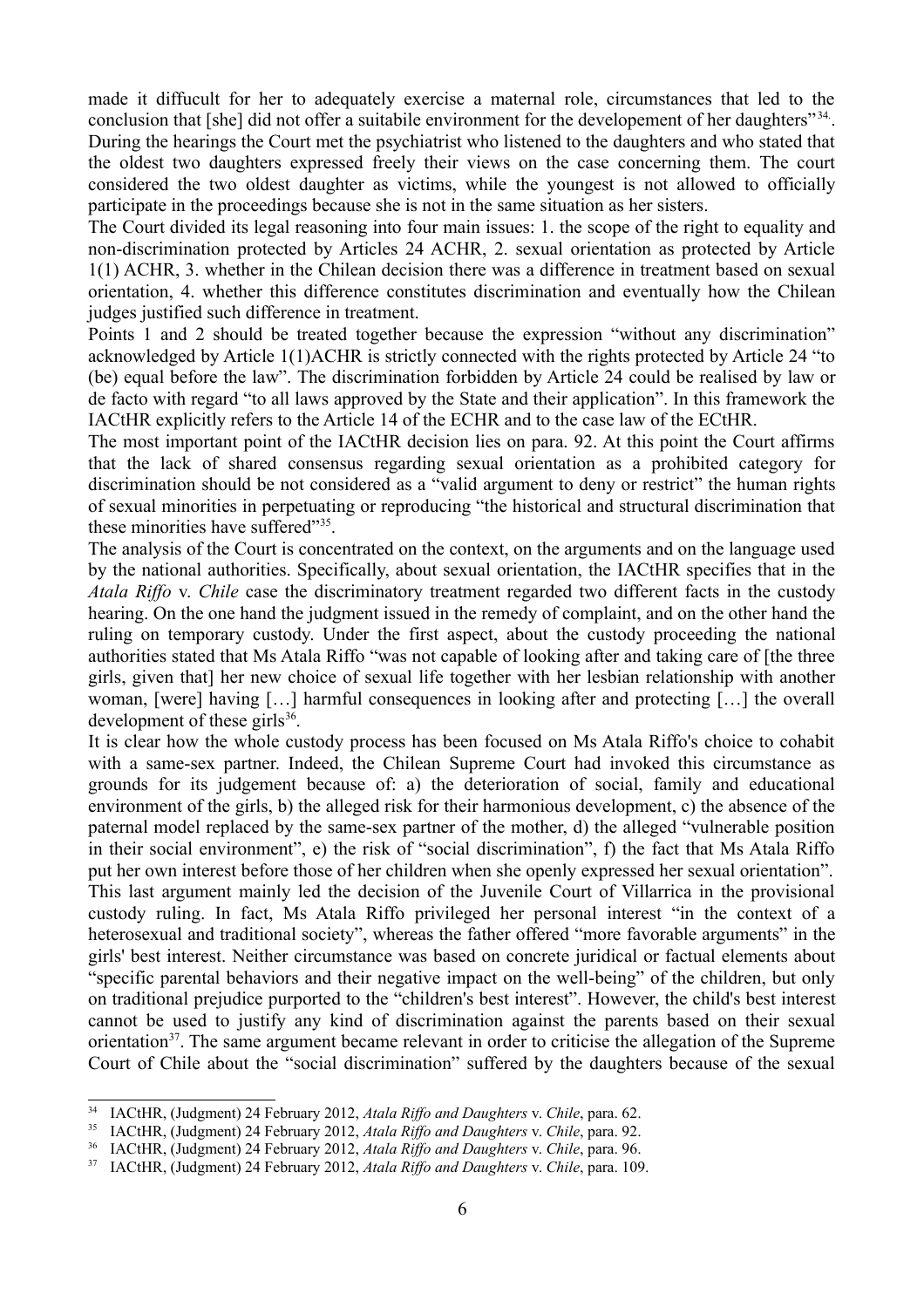behaviour of their mother. According to the IACtHR, the national judges described it as "conditional and abstract", as the "the girls could be subject to social discrimination" and "that clearly their unique family environment differs significantly from that of their school companions and acquaintances in the neigborhood where they live, expsoing them to ostracism and discrimination, which would also affect their personal development"<sup>[38](#page-6-0)</sup>.

The Inter-American Court refused this reconstruction alleging that "the parent's situation cannot be used as legal grounds for a decision". Especially for the case of the alleged confusion about sexual roles, the Court underlined that the burden of proof is inverted. This means that is duty of the national authorities proving that their decision does not have "a discriminatory purpose or effect"<sup>[39](#page-6-1)</sup>. This is related overall to cases such as *Atala Riffo* v. *Chile*, as "the determination of harm must be supported by technical evidence and reports from experts and researchers in order to reach conclusions that do not result in discriminatory decisions"[40](#page-6-2) .

Finally, the IACtHR concluded that the Chilean national judges neither applied a strict scrutiny test nor substantiated the specific harm suffered by Ms Atala Riffo's children after the cohabitation of their mother with her same-sex partner. Indeed, according to the Inter-American judges, "the fact of the girls living with their mother and her partner did not deprive them of a father, since the purpose of the custody hearing did not imply that the father would have lost contact with them"<sup>[41](#page-6-3)</sup>.

In this sense, how the case law of the European Court of Human Rights could have influenced this specific decision of the Inter-American Court of Human Rights should be investigated.

# 5. THE INFLUENCE OF THE ECTHR IN THE *ATALA RIFFO* v. *CHILE* CASE

The turning point of the *Atala Riffo* V. *Chile* decision is related to the mother's capacity to take care and raise her daughters despite her involvement in a same-sex relationship. It is specifically focused on the parent-child relationship. The Chilean courts justified granting the custody of her children exclusively to the father because he could provide a family environment respectful of the traditions of Chilean society and family<sup>[42](#page-6-4)</sup>.

Although Judge Pérez Pérez underlined in his "(p)artially dissenting opinion", that the citations of the EctHR's case law "does not imply that the Inter-American Court should take these as required precedents", still it has a "persuasive value". Indeed, the submentioned European case law has a "great importance" because of the similarity between the functions of both the Courts<sup>[43](#page-6-5)</sup>, and because the wide jurisprudence elaborated by the ECtHR.

The ECtHR case law shows two relevant cases on this kind of discrimination that were explicitly referred to in this case: *Salgueiro da Silva Mouta v. Portugal*<sup>[44](#page-6-6)</sup> and *Karner v. Austria*<sup>[45](#page-6-7)</sup>.

The *Salgueiro da Silva Mouta* v. *Portugal* case concerns the custody of a child to a parent in a divorce proceeding. In 1983 Mr Salgueiro da Silva Mouta married a woman, and they had a

<span id="page-6-0"></span><sup>38</sup> IACtHR, (Judgment) 24 February 2012, *Atala Riffo and Daughters* v. *Chile*, para. 110.

<span id="page-6-1"></span><sup>39</sup> IACtHR, (Judgment) 24 February 2012, *Atala Riffo and Daughters* v. *Chile*, para. 124.On this point the Inter-American judges referred to the ECtHR decision E. B. v. France, para. 74. Other relevant decisions on discrimination cases, not related to same-sex parenthood, are: ECtHR (Judgment) 18 April 2000, App. No. 57325/00), *D. H. et al* v. *Czech Republic*; ECtHR, (Judgment), 16 March 2010, App. No. 15766/03, *Oršuš and Others* v. *Croatia*; ECtHR (Judgment), 18 February 2009, App. No., 55707/00, *Andrejeva* v. *Latvia*, ECtHR, (Judgment), 2 November 2010, App. No. 3976/05, *Şerife Yiğit* v. *Turkey;* ECtHR (Judgment), 8 December 2009, App. No.49151/07, *Muñoz Díaz* v. *Spain*; ECtHR (Judgment), 27 September 2011, App. No., 29032/04, *M. and C.* v. *Romania*; ECtHR (Judgment), 15 December 2003, App. No. 64927/01, *Palau-Martinez* v. *France*; ECtHR (Judgment), 23 June 1993, App. No. 12875/87, *Hoffmann* v. *Austria*; ECtHR (Judgment), 11 December 1995, App. No. 21627/93, 21826/93, 21974/93*, Laskey, Jaggard and Brown* v. *The United Kingdom.*

<span id="page-6-2"></span><sup>40</sup> IACtHR, (Judgment) 24 February 2012, *Atala Riffo and Daughters* v. *Chile*, para 124.

<span id="page-6-3"></span><sup>41</sup> IACtHR, (Judgment) 24 February 2012, *Atala Riffo and Daughters* v. *Chile*, para 131.

<span id="page-6-4"></span><sup>42</sup> IACtHR, (Judgment) 24 February 2012, *Atala Riffo and Daughters* v. *Chile*, para 140.

<span id="page-6-5"></span><sup>43</sup> Partially dissenting opinion of Judge Alberto Pérez Pérez in the judgment of IACtHR, (Judgment) 24 February 2012, *Atala Riffo and Daughters* v. *Chile*, para 17.

<span id="page-6-6"></span><sup>44</sup> ECtHR (Judgment), 21 December 1999, App. No. 33290/96, *Salgueiro da Silva Mouta* v. *Portugal.*

<span id="page-6-7"></span><sup>45</sup> ECtHR (Judgment), 24 July 2003, App. No. 40016/98, *Karner* v. *Austria.*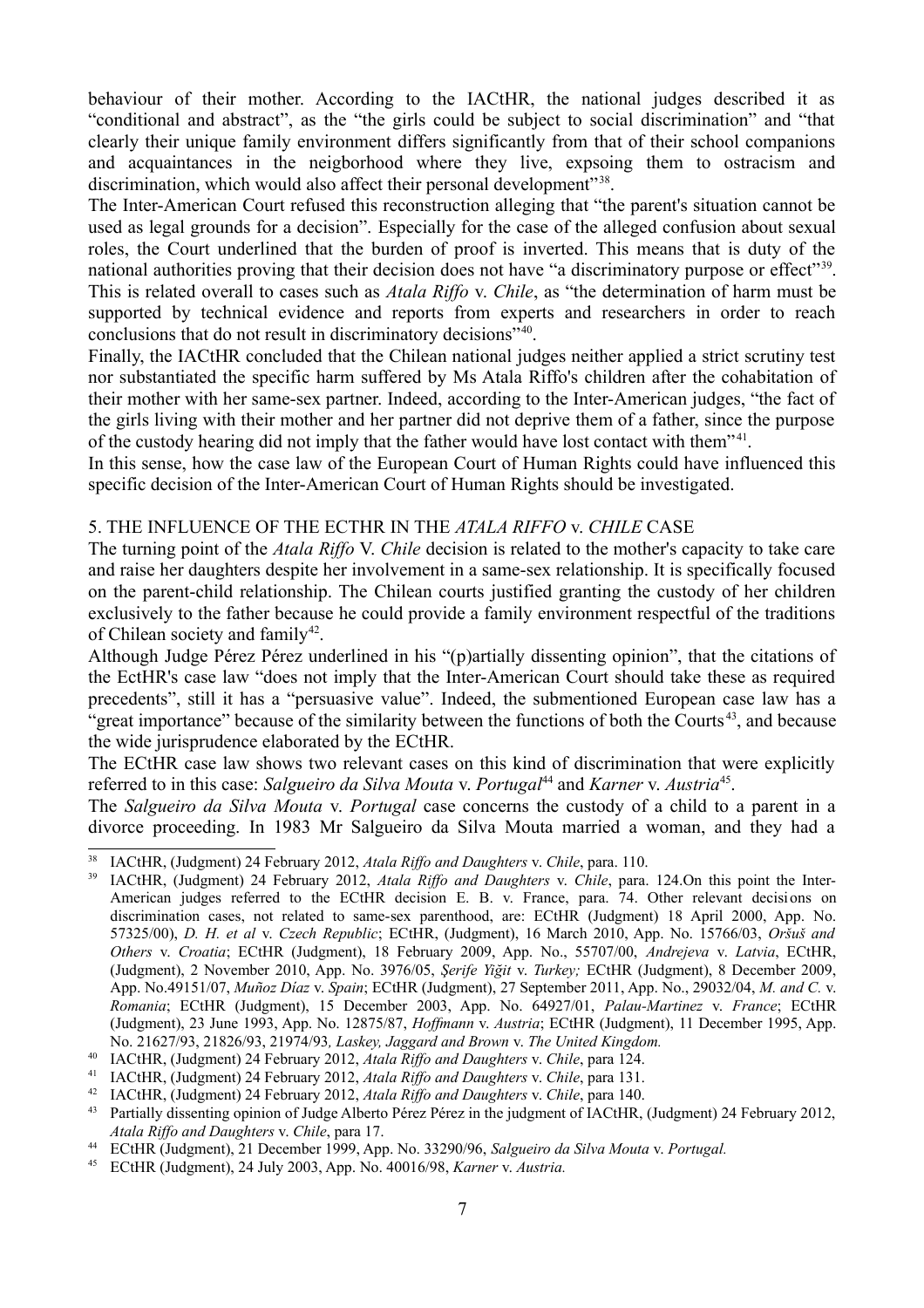daughter in 1987. The couple separated in 1990 and divorced in 1993. The husband, who was homosexual, moved in with another man. In 1991, after the separation, they signed an agreement awarding parental responsibility to the mother with the father retaining visitation rights with the child. But the mother subsequently would not allow the father to visit his daughter. For three years the fight for custody of his daughter was extremely strong: first the mother accused her former husband's partner of abusing the child, then she abducted her daughter. After an investigation, the Lisbon Family Affairs Court awarded parental responsibility to the father and dismissed the mother's allegations of sexual abuse as unfounded. However, the Lisbon Court of Appeal reversed the lower court decision and awarded parental responsibility to the mother<sup>[46](#page-7-0)</sup>. In that decision Portuguese judges stated that "(t)he child should live in a family environment, a traditional Portuguese family, which is certainly not the set-up her father has decided to enter into, since he is living with another man as if they were man and wife. It is not our task here to determine whether homosexuality is or is not an illness or whether it is a sexual orientation towards persons of the same sex. In both cases it is an abonormality and children should not grow up in the shadow of abnormal situations"[47](#page-7-1) .

The father appealed to the Strasbourg Judges because Portuguese judicial authorities had violated his rights to respect for privacy and family life, and the European Commission of Human Rights observed that the Court of Appeal, in reversing the decision of the Lisbon Family Affairs Court, awarding parental responsibility to the mother rather than the father", "introduced a new factor, namely that the applicant was a homosexual and was living with another man"[48](#page-7-2). Furthermore, "(t)he Court is therefore forced to find, in the light of the foregoing, that the Court of Appeal made a distinction based on considerations regarding the applicant's sexual orientation, a distinction which is not acceptable under the Convention (...).The Court cannot therefore find that a reasonable relationship of proportionality existed between the means employed and the aim pursued; there has accordingly been a violation of Article 8 taken in conjunction with Article 14<sup>7[49](#page-7-3)</sup>.

The Karner v. Austria case is not strictly related to family law, but to the succession in a tenancy contract by the surviving same-sex partner of the lease holder. One of the turning points of this decision, submitted by the Austrian Government, was the protection of the traditional family unit. In that case the ECtHR stated that: "the aim of protecting the family in the traditional sense is rather abstract and a broad variety of concrete measures may be used to implement it. […] as is the position where there is a difference in treatment based on sex or sexual orientation, the principle of proportionality does not merely require that the measure chosen is in principle suited for realizing the aim sourght. It must also be shown that it was necessary, in order to achieve that aim, to exclude certain categories of people<sup>[50](#page-7-4)</sup>.

Indeed, the concept of the traditional family is severely criticized by both the Courts, ECtHR and IACtHR, because of its preservation of abstract and vague patterns of cultural traditions, only useful to justify prejudice and therefore discrimination. According to *Salgueiro da Silva Mouta* v. *Portugal* case, the specific and concrete checking of the actual condition of the family life, garanteed by both ECtHR and IACtHR, is the key element in evaluation of the best interest of the child and eventually for his or her parental custody.

#### 6. SPECIFIC MEASURES ORDERED BY THE IACtHR IN THE ENFORCEMENT OF ITS

<span id="page-7-0"></span><sup>&</sup>lt;sup>46</sup> A. R. Reeves, "Sexual Identity as a Fundamental Human Right", 15 Buffalo Human Rights Law Review, (2009), p. 233.

<span id="page-7-1"></span><sup>47</sup> ECtHR (Judgment), 21 December 1999, App. No. 33290/96, *Salgueiro da Silva Mouta* v. *Portugal.*

<span id="page-7-2"></span><sup>48</sup> ECtHR (Judgment), 21 December 1999, App. No. 33290/96, *Salgueiro da Silva Mouta* v. *Portugal.*

<span id="page-7-3"></span><sup>49</sup> ECtHR (Judgment), 21 December 1999, App. No. 33290/96, *Salgueiro da Silva Mouta* v. *Portugal.*

<span id="page-7-4"></span><sup>50</sup> ECtHR (Judgment, Karner v. Austria mentioned by the IACtHR, (Judgment) 24 February 2012, Atala Riffo and Daughters v. Chile, para 140.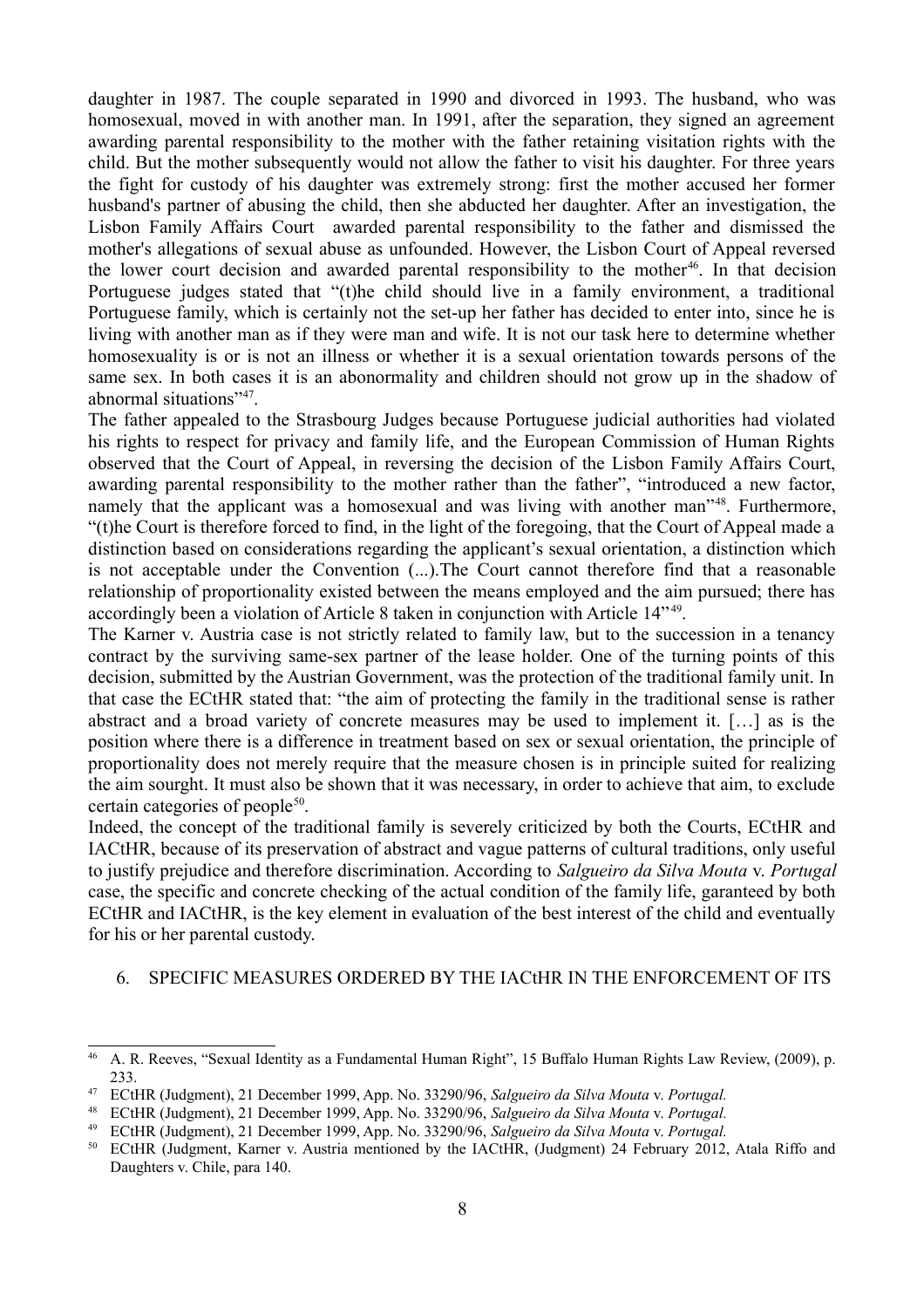#### DECISION

One of the most relevant differences between the ECtHR and IACtHR is related to the enforcement of their decisions<sup>[51](#page-8-0)</sup>. On the one hand, in the ECtHR system the Committee of Minister is appointed to verify the execution of the ECtHR's decisions, normally the payment of the compensation stated by the ECtHR itself<sup>[52](#page-8-1)</sup>. No similar provision exists for the IACtHR<sup>[53](#page-8-2)</sup>. In the American system, the enforcement of the IACtHR's decision related to the payment of compensatory damages is expected of the domestic courts, while the enforcement of other policy actions stated by the IACtHR, such as governamental reforms or policy measures, are under the responsability of the defendant state<sup>[54](#page-8-3)</sup>.

The IACtHR stressed that its judgments represent "per se" a form of reparation<sup>[55](#page-8-4)</sup>, but in the Atala Riffo case, the IACtHR previewed different specifical remedies for redressing the damage caused to the parties. The Court awarded to Ms Atala Riffo and her daughters, the direct victims of the sexual discrimination, but not to other members of their family, the compensation for pecuniary and nonpecuniary damages. Concerning pecuniary damages, the parties claimed the compensation for the expenses related to a) "psychiatric and therapeutic care", drugs included, for an estimated cost of 62,205 USD; b) trasportation expenses, because Ms Atala Riffo's children live in Temuco (the father's hometown) for 38,752 USD, calculated bearing in mind the age of the youngest girl; c) loss of future earnings because Ms Atala Riffo could not properly dispose of her property, since her time is spent making regular visits to her children. The damages have been calculated at a sum of 96,600 USD. On the contrary, and ironically, the Chilean State affirms that in the *Salgueiro da Silva Mouta* v. *Portugal* case, the ECtHR "did not grant any compensation" because the declaration of the existence of a violation constituted in itself a fair reparation for the damages alleged. The IACtHR has established that there must exist a causal nexus between the facts submitted by the parties and analysed by itself. The IACtHR affirms that there is a lack of evidence related to Ms Atala Riffo management of her own properties and about the asserted costs of trasportation. However, the IACtHR noted that the claimants needed health care before and after the beginning of the custody process, but the IACtHR cannot exactly determine which parts of her medical treatment were precisely related to the damage suffered because of the discrimination. So, following a criterion of equity, the IACtHR awarded to the claimant the sum of 10,000 USD to cover the cost incurred for medical and psychological care.

Regarding the non-pecuniary loss, the Court recognised that the discrimination suffered by Ms Atala Riffo and her children "gave rise to different kinds of damage in the victim's daily life, different levels of stigma and stress". These circumstances were confirmed by the experts who conducted the psychological evaluation of Ms Atala Riffo and her children. The claimants demanded the sum of 100,000 USD each, but the IACtHR, following the equity principle, recognized 20,000 USD to the mother and 10,000 USD to each child.

Among the other measures, the IACtHR refused to implement an "obligation to investigate and enforce legal consequences for the officials responsible" because it is not specified which matter would be in consideration<sup>[56](#page-8-5)</sup>. Regarding rehabilitation, as an adequate measure of reparation, the IACtHR ordered the State to provide to Ms Atala Riffo and her daughers appropriate, free and immediate medical and psychological care for up to four years. Furthermore, as an adequate measure of satisfaction, the Court orders the publication of an excerpt of the judgment in some

<span id="page-8-0"></span>See S. A. Huneeus, "Courts Resisting Courts: Lessons from the Inter-American Court's Struggle to Enforce Human Rights", *Cornell International Law Journal*, 44 (2011), No. 3.

<span id="page-8-1"></span> $52$  M. Burnstein, The Will to Enforce: An Examination of the Political Constraints Upon a Regional Court of Human Rights, 24 *Berkeley Journal of International Law,* (2006), p. 434, n. 58.

<span id="page-8-2"></span><sup>53</sup> L. Shaver, The Inter-American Human Rights System: An Effective Institution for Regional Rights Protection? 9 *Washington University Global Studies Law Review*, (2010), p. 663.

<span id="page-8-3"></span><sup>54</sup> Burnstein, supra, n. 52.

<span id="page-8-4"></span><sup>55</sup> IACtHR (Judgment), 19 January 1995, *Neira Alegría et al* v *Peru,* para 56 and IACtHR, Fontevecchia and D'Amico v. Argentina, , para. 102.

<span id="page-8-5"></span><sup>56</sup> IACtHR, (Judgment) 24 February 2012, Atala Riffo and Daughters v. Chile, para 250.